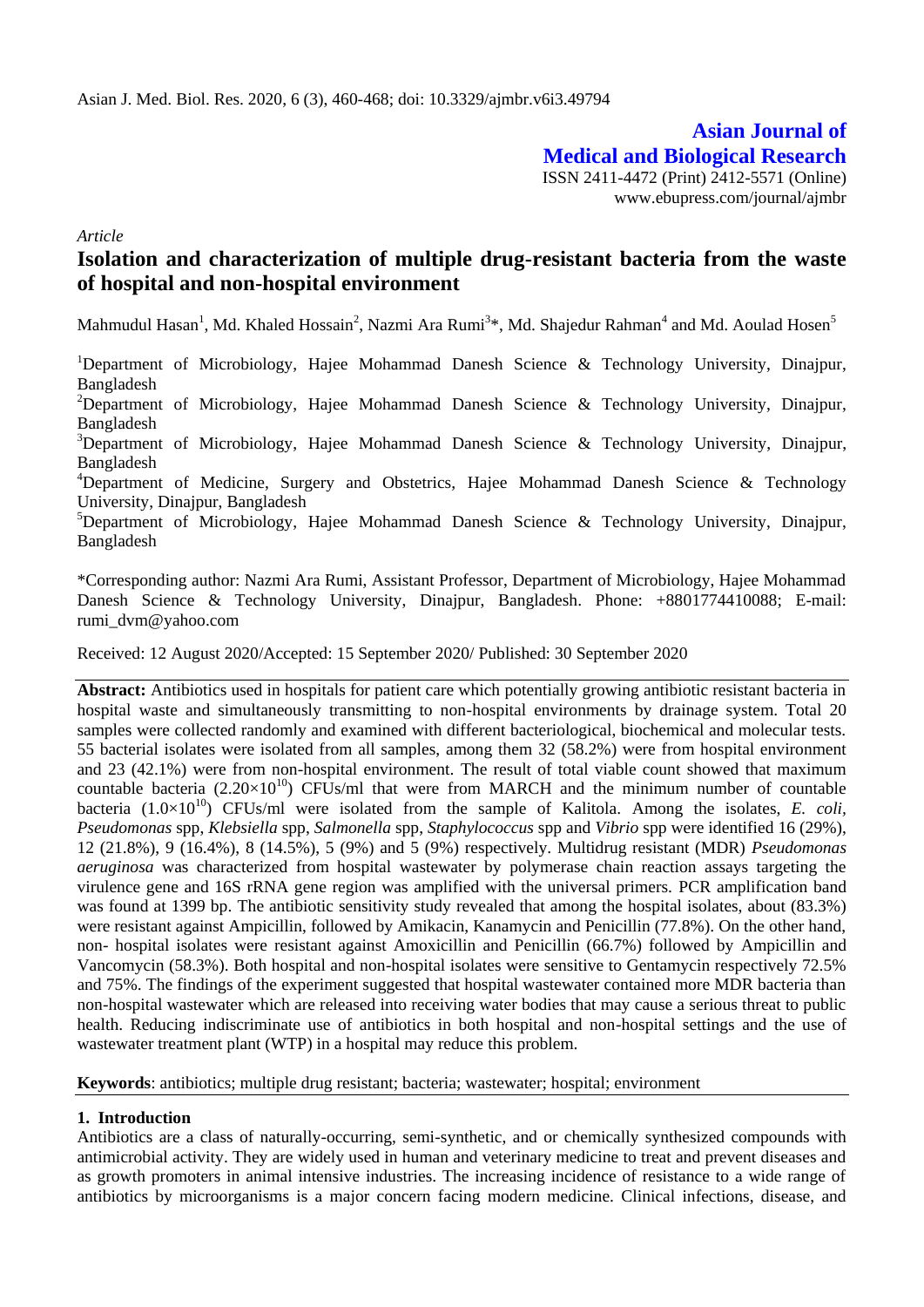death caused by resistant bacteria are increasingly common. We know for a fact that antibiotic resistance can be established and propagated in human and animal digestive systems (Launay *et al.*, 2014; Chopra *et al*., 2001). Antibiotic resistance has become a major clinical and public health problem within the lifetime of most people living today (Stuart *et al.*, 2002). Antibiotics exert a selection in favor of resistant bacteria by killing or inhibiting the growth of susceptible bacteria; resistant bacteria can adapt to environmental conditions and serve as vectors for the spread of antibiotic resistance (Wegener *et al*., 1999; Kruse, 1999). The main risk for public health is that resistance genes are transferred from environmental bacteria to the human pathogen (Wegener *et al.,* 1999) Hospital wastewater is considered a hot spot for antibiotic resistance (AR) as a consequence of receiving a cocktail of antibiotic compounds, disinfectants, and inputs of bacterial shadings and metabolized drugs from patient excrement, which potentially contain multidrug-resistant (MDR) pathogens (Chagas *et al*., 2010, 2011; Galvin 2010) As such, hospital wastewaters provide an environment for the exchange of antibiotic resistance genes (ARGs) between clinical pathogens and other environmental bacteria in recipient sewers, which could result in broader epidemiological consequences extending beyond the hospital setting (Bengtsson *et al.,* 2015; Stalder. *et al*., 2014). Survive for long periods in the environment, that contributing to the selection of resistant pathogens disseminated in the environment, as well as in hospitals, industry, and veterinary facilities. These natural reservoirs of resistant genes may contribute to the appearance of resistant bacteria due to gene transfer mechanisms (Aygen*et al.*, 2000, Alp *et al.,* 2002; Sader *et al.,* 1997). The choice of bacterial indicators is thus very important. Bacteria belonging to the *Pseudomonas* genus are extensively present in the environment, such as water soil and sediment. Being known for its innate resistance mechanisms, *Pseudomonas*  spp. are capable of staying viable in the aquatic environment for long periods (Spindler *et al*., 2012) which carries the hazard of spreading ARGs and mobile genetic elements and can cause infections in humans (Spindler *et al*.,2012; Quinteira *et al*., 2005). From the above discussion, it seems that drug resistance is now a big threat to our whole ecology, so this problem should not be overlooked at all. Considering all the above facts; the objectives of the current study were; to compare and understand the drug resistance pattern of pathogens from the hospital and non-hospital wastewater. To isolate and identify public health important bacteria from wastewater in hospital and non- hospital environments and molecular characterization of important pathogenic bacteria.

#### **2. Materials and Methods**

#### **2.1. Study area and period**

All hospital and non-hospital wastewater samples were collected from different areas at sadar upazila of Dinajpur district and HSTU campus for a period of six months from July to December 2017. All microbiological activity was carried out in microbiology laboratory of Hajee Mohammad Danesh Science and Technology University (HSTU), Dinajpur.

#### **2.2. Sample collection**

Among 20 samples, 10 were collected from different hospitals in the Dinajpur district of which 4 samples were from M. Abdur Rahim Medical College Hospital (MARMCH), 3 from Sadar hospital of Dinajpur (SHD) and 3 samples from Islami bank community hospital, Dinajpur (IBCH). On the other hand, 10 samples were collected from different sites of HSTU campus, namely one from cow farm, one from ostrich farm, and one from poultry farm, two samples from Baserhat bazar, two from Bahadurbazar, two from Lilirmor and one from Kalitola.

#### **2.3. Sample processing and isolation of bacteria**

All collected samples were transported to the microbiological laboratory of the Department of Microbiology, HSTU, and Dinajpur, Bangladesh in cool conditions and processed within two hours of collection. To determine the total viable plate count, serial 10-fold dilutions of samples were prepared in physiological saline, and 50 μl (0.05 ml) of aliquot was spread plated on plate count agar (PCA). Plates were incubated for 24 hours at 37ºC before bacteriological counts were done. The number of colonies on each plate having 30–300 colonies was counted by using a digital colony counter. Plates with more than 300 colonies cannot be counted and are designated as too numerous to count-TNTC (Cappuccino, 2005) After that, based on colony morphology representative colonies were picked and sub-cultured on different selective and differential media such as blood agar, MacConkey agar, EMB agar, SS agar, TCBS agar, Cetrimide agar base, etc. After obtaining pure colonies and recording key features such as hemolysis on blood agar isolated organisms were identified biochemically in a systematic way following standard methods (Holt JG *et.al.)*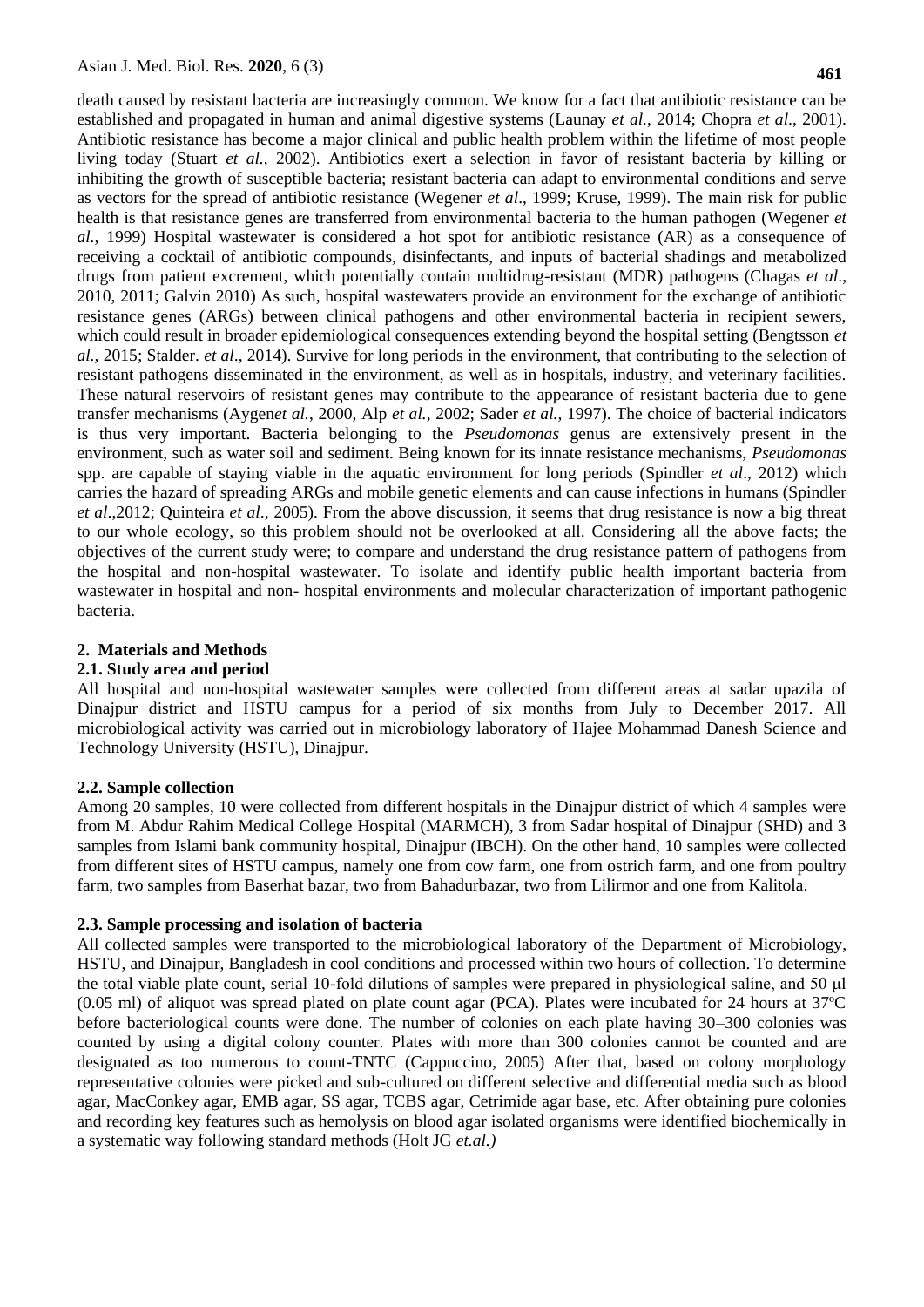## **2.4. Antibiotic susceptibility testing**

The standard Kirby-Bauer disk diffusion method was used to determine the antimicrobial susceptibility profiles of the isolates (Bauer, 1999) according to the recommendations of the National Committee for Clinical Laboratory Standards (CLSI-2015). Bacterial inoculums were prepared by suspending the freshly grown bacteria in 4–5 ml sterile nutrient broth and the turbidity was adjusted to that of a 0.5 McFarland standard. The antimicrobial susceptibility testing was performed using Mueller-Hinton medium, all isolates were tested for sensitivities to10 (Ampicillin 25, Amoxicillin 30, Amikacin 30, Chloramphenicol 30, Ciprofloxacin5, Gentamycin10 Kanamycin30, Penicillin10, Tetracycline 30, Vancomycin 30) of routine and practical antibiotics.

## **2.5. Molecular Technique**

### **2.5.1. Materials used for bacterial genomic DNA isolation**

TE buffer,  $10\%$  (w\v) Sodium dodecyl sulfate (SDS), 20 mg\ml protinase k (stored in small single-use aliquots at-200C), 3M Sodium Acetate, pH 5.2,25:24:1 Phenol/Chloroform/Isoamyl alcohol Isopropanol, 70% Ethanol, 95% Ethanol & 1.5 ml microcentrifuge tubes.

## **2.5.2. Purification of PCR product and sequencing**

Genomic DNA from *Pseudomonas* spp. isolates cultured in a sodium thioglycolate broth was extracted using the chloroform-isoamyl alcohol method. Then PCR product was visualized by 1% agarose gel electrophoresis. PCR Amplification band was found at 1399 bp. PCR bands were cut and DNA extraction was done by EZ-Pure™ Gel extraction Kit ver.2 (Enzynomics, Korea) followed by the manufacturing procedure. Purified PCR products were sent for sequencing.

## **2.5.3. Materials used for polymerase chain reaction**

dNTP, MgCl2, Forward Primer (27F), Reverse Primer (1492R), Nano Pure Water, DNA Taq DNA Polymerase, Final Volume, Thermal Cycler (Thermo cycler, ASTEC, Japan), 0.85% agarose gel, Gel casting tray with gel comb, TAE buffer, Microwave oven, Conical flask, Electrophoresis apparatus (Biometra standard power pack P 2T), Bromphenicol blue of loading buffer, Ethidium bromide (0.5 μg/ml), Distilled water, UV trans-illuminator.

# **2.5.4. Procedure of polymerase chain reaction**

Molecular confirmation of resistant bacteria was done by PCR targeting by the 16s rRNA gene using universal primers, forward primer-27F (5'-AGAGTTTGATCCTGGCTCAG-3'); reverse primer-1492R (5'- TACCTTGTTACGACTT-3'). The PCR reaction was performed in 25 µl reaction scale. The reaction consisted of 12.5 µl of 2x master mix (GENE Amp Fast PCR Master mix (2x)). About 2µl sample (samples were diluted at 50 ng/µl), 0.2 µl Taq DNA polymerase, 0.5µl forward primer, 0.5µl reverse primer were used. 9.3µl molecular grade water was added to make final volume of 25µl.For Mx-Sironi primer samples were subjected to initial denaturation for all 95ºC for 10 minutes; followed by 35 cycles of denaturation at 94ºC for 1 minute; annealing at 53ºC for 1 minute; extension at 72ºC for 1 minute; and a final extension at 72ºC for 10 minutes on Gene Atlas (Model: G02, Japan).

#### **3. Results**

# **3.1. Results of total viable counts**

|  |  |  |  | Table 1. Results of total viable counts of samples from each sampling point (dilution10 <sup>-7</sup> ). |  |
|--|--|--|--|----------------------------------------------------------------------------------------------------------|--|
|  |  |  |  |                                                                                                          |  |
|  |  |  |  |                                                                                                          |  |

| <b>Sampling Sites</b>                                      | <b>Number of colonies</b> | <b>Result CFUs/ml</b> |
|------------------------------------------------------------|---------------------------|-----------------------|
| M. Abdur Rahim Medical College Hospital, Dinajpur (MARMCH) | 110                       | $2.20\times10^{10}$   |
| Sadar Hospital Dinajpur (SHD)                              | More than 300             | <b>TNTC</b>           |
| Islami Bank Community Hospital, Dinajpur (IBCH)            | 79                        | $1.58\times10^{10}$   |
| <b>HSTU</b> campus                                         | 51                        | $1.02\times10^{10}$   |
| <b>Baserhat Bazar</b>                                      | More than 300             | <b>TNTC</b>           |
| Bahadurbazar                                               | More than 300             | <b>TNTC</b>           |
| Lilirmor                                                   | 55                        | $1.10\times10^{10}$   |
| Kalitola                                                   | 50                        | $1.0\times10^{10}$    |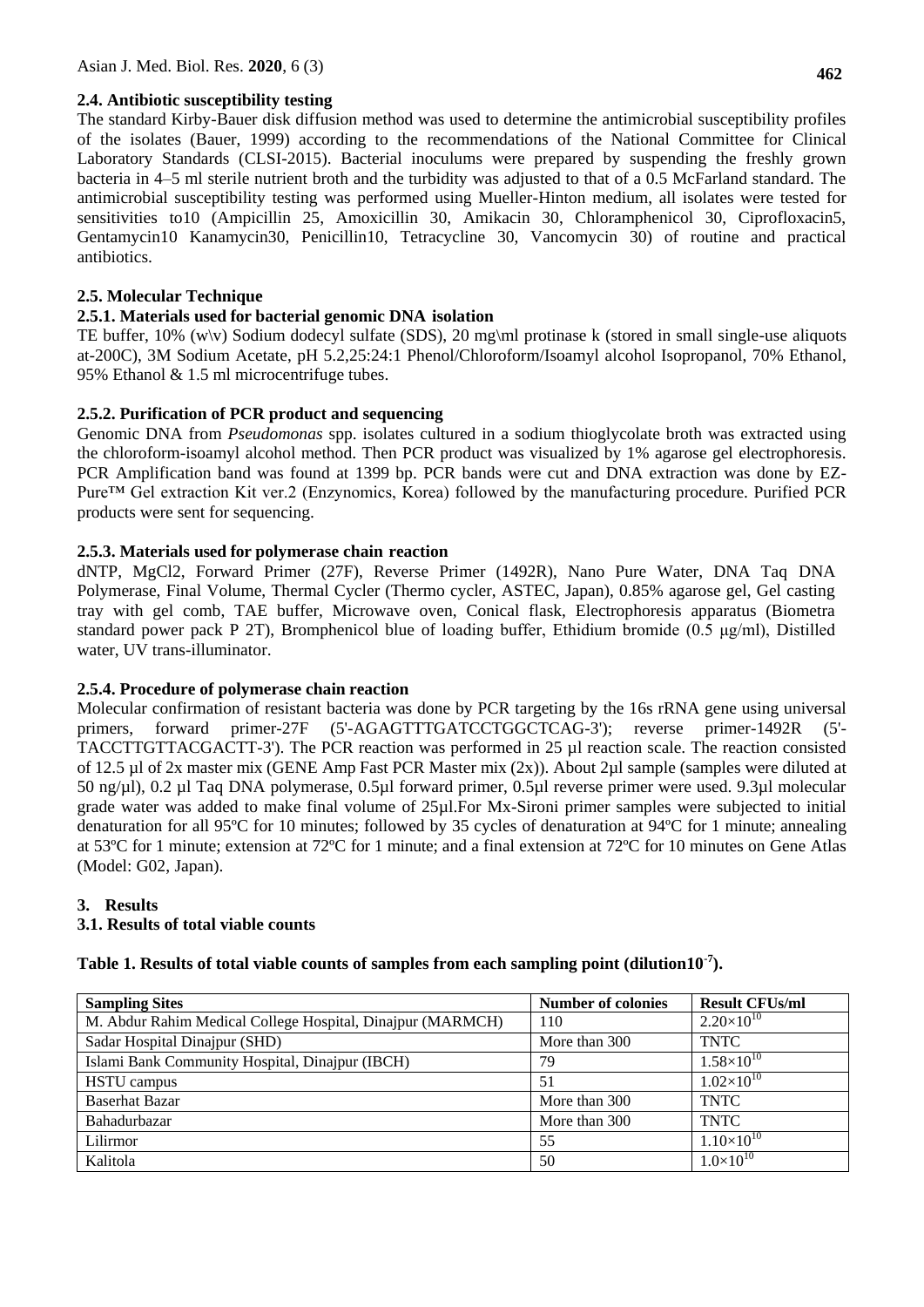## **3.2. Distribution of samples taken from hospital environments of Dinajpur**

| <b>Sample sites</b>                                        | <b>Total</b><br>samples | <b>Sample</b><br>positive | Total number of<br>bacterial isolates |
|------------------------------------------------------------|-------------------------|---------------------------|---------------------------------------|
| M. Abdur Rahim Medical College Hospital, Dinajpur (MARMCH) | $\overline{4}$          | 4(40)                     | 13(40.6)                              |
| Sadar Hospital Dinajpur (SHD)                              |                         | 3(30)                     | 10(31.2)                              |
| Islami Bank Community Hospital, Dinajpur (IBCH)            |                         | 3(30)                     | 9(28.1)                               |
| Subtotal                                                   | 10                      | 10(100)                   | 32(100)                               |

#### **3.3. Distribution of samples taken from non-hospital environments of Dinajpur**

#### **Table 3. Distribution of samples taken from non-hospital environments of Dinajpur.**

| <b>Sample sites</b>    | <b>Total</b><br>samples | <b>Sample</b><br>positive $N(\%)$ | <b>Total bacterial</b><br>isolates recovered $N$ (%) |
|------------------------|-------------------------|-----------------------------------|------------------------------------------------------|
| <b>HSTU</b> campus     |                         | $3(30\%)$                         | 8 (34.8)                                             |
| <b>Baser Hat Bazar</b> |                         | 2(20%)                            | 4(17.4)                                              |
| <b>Bahadur Bazar</b>   |                         | 2(20%)                            | 4(17.4)                                              |
| LilirMor               |                         | 2(20%)                            | 4(17.4)                                              |
| Kalitola               |                         | $1(10\%)$                         | 3(13.0)                                              |
| <b>Subtotal</b>        | 10                      | $10(100\%)$                       | 23(100)                                              |

#### **3.4. Number of bacteria isolated from each sampling points**

A total of 20 wastewater samples were processed for the presence of drug-resistant bacterial pathogens. Of these samples, 100% of the samples were positive to one or more isolates. Among the total samples, 55 bacterial isolates were recovered. Among them, 32 (58.2%) were from the hospital environment and 23 (42.1%) were from a non-hospital environment which was shown in Table 4.

## **Table 4. Number of bacteria isolated at each sampling points from hospital and non-hospital environments of Dinajpur.**

| <b>Bacterial isolates</b> | <b>Hospital environment</b> | Non-hospital environment | <b>Total</b> |
|---------------------------|-----------------------------|--------------------------|--------------|
|                           | No. $(\% )$                 | No. (%)                  | No. $(\% )$  |
| E. coli                   | 10(31.2)                    | 6(26.0)                  | 16(29)       |
| Pseudomonas spp.          | 7(21.9)                     | 5(21.7)                  | 12(21.8)     |
| Klebsiella spp.           | 5(15.6)                     | 4(17.4)                  | 9(16.4)      |
| Salmonella spp.           | 5(15.6)                     | 3(13.0)                  | 8(14.5)      |
| Staphylococcus spp.       | 3(9.4)                      | 2(8.7)                   | 5(9)         |
| Vibrio spp.               | 2(6.3)                      | 3(13.0)                  | 5(9)         |
| <b>Total</b>              | 32(100)                     | 23(100)                  | 55 (100)     |

#### **3.5. Identification of bacteria by different bacteriological methods**

The cultural characteristics of *E. coli, Klebsiella* spp*, Salmonella* spp, *Vibrio* spp*, Pseudomonas* spp, *and Staphylococcus* spp, on various media, are presented in Table 5.

## **Table 5. The result of the cultural characteristics of the bacteria isolated from different hospital & nonhospital environments.**

| Name of bacteria        | Name of media  | <b>Colony characteristics</b>                                        |
|-------------------------|----------------|----------------------------------------------------------------------|
| E. coli                 | Nutrient Agar  | Large, mucoid, white colony.                                         |
|                         | EMB agar       | Transmitted light blue-black center with a narrow, clear edge. Blue- |
|                         |                | green metallic sheen with reflected light.                           |
| <i>Pseudomonas</i> spp. | Nutrient agar  | Large, smooth, low convex, and greenish pigment with a fruity odor.  |
|                         | Cetrimide agar | Colonies are greenish                                                |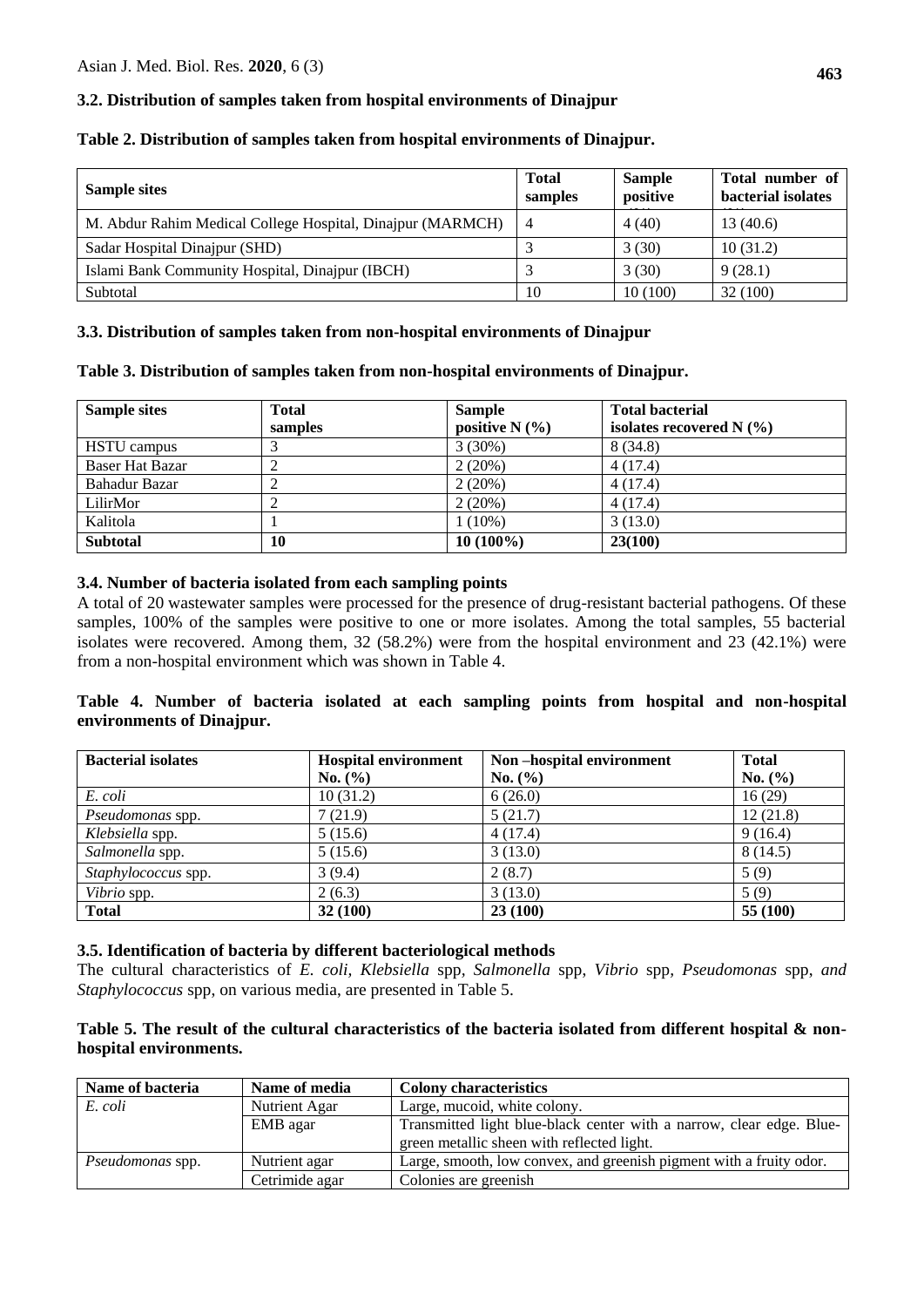| Klebsiella spp.     | Nutrient Agar             | Large colony.                                                 |  |  |  |  |  |
|---------------------|---------------------------|---------------------------------------------------------------|--|--|--|--|--|
|                     | EMB agar                  | Mucoid, no metallic sheen. With transmitted light, gray-brown |  |  |  |  |  |
|                     |                           | centers, and pink color with clear edges.                     |  |  |  |  |  |
| Salmonella spp.     | Nutrient agar             | Smooth. Opaque, translucent colonies.                         |  |  |  |  |  |
|                     | S.S agar                  | Opaque, smooth, round with black centered colonies.           |  |  |  |  |  |
| Staphylococcus spp. | Nutrient Agar             | Black color/non-colour smooth, glistening colonies.           |  |  |  |  |  |
|                     | <b>Mannitol Salt Agar</b> | Yellow colonies.                                              |  |  |  |  |  |
| Vibrio spp.         | MacConkey Agar            | Colorless colonies                                            |  |  |  |  |  |
|                     | <b>TCBS</b> Agar          | Colonies are large yellow or green                            |  |  |  |  |  |

### **3.6. Results of biochemical tests**

**Table 6. Result of biochemical tests.**

| Name of the Test<br>Name of the  | <b>Catalase</b> | <b>MR</b> | VP     | Indole | <b>Citrate</b><br><b>Utilization</b> | <b>MIU</b>               |              |              | <b>TSI</b> |  |
|----------------------------------|-----------------|-----------|--------|--------|--------------------------------------|--------------------------|--------------|--------------|------------|--|
| <b>Organisms</b>                 |                 |           |        |        |                                      |                          | <b>Slant</b> | <b>Butt</b>  | $H_2S$     |  |
| E. coli                          | $^{+}$          | $^{+}$    | ۰      | $^{+}$ | -                                    | $^{+}$                   | $\bf v$      | $\mathbf v$  |            |  |
| Pseudomonas spp.                 | $^{+}$          |           | -      | -      | $^{+}$                               | $^{+}$                   | R            | R            |            |  |
| Klebsiella spp.                  | $^{+}$          |           | $^{+}$ | -      | $^{+}$                               | $\overline{\phantom{0}}$ | $\mathbf{v}$ | $\mathbf{v}$ |            |  |
| Salmonella spp.                  | $^{+}$          | $^{+}$    | $^{+}$ | $+/-$  | $^{+}$                               | $^{+}$                   | $\mathbf v$  | R            | $^{+}$     |  |
| Staphylococcus spp.              | $^{+}$          | $^{+}$    | $^{+}$ | -      | $^{+}$                               | $\sim$                   |              | $\mathbb{R}$ |            |  |
| Vibrio spp.<br>___ __ __ _ _ _ _ | $^{+}$          | $^{+}$    | $+/-$  | $^{+}$ | $^{+}$                               | $^{+}$                   |              | v            |            |  |

 $[Y=$  Yellow;  $R=$  Red]

# **3.7. Result of PCR amplification of** *Pseudomonas* **spp***.*

Out of 12 *Pseudomonas* isolates only one isolate gave specific amplification (Figure 1). After PCR and sequencing of PCR product results were analyzed by NCBI blast search [\(www.ncbi.nih.gov/blast\)](http://www.ncbi.nih.gov/blast). On NCBI Blast search 97% sequence similarity was observed with *Pseudomonas aeruginosa* strain DSM 50071.



**Figure 1. Detection of** *Pseudomonas aeruginosa* **by PCR. PCR was performed by the using 16S rRNA gene primer. Lane 1: 1399 bp of 16S rRNA gene of** *Pseudomonas aeruginosa***; lane 2: DNA ladder.**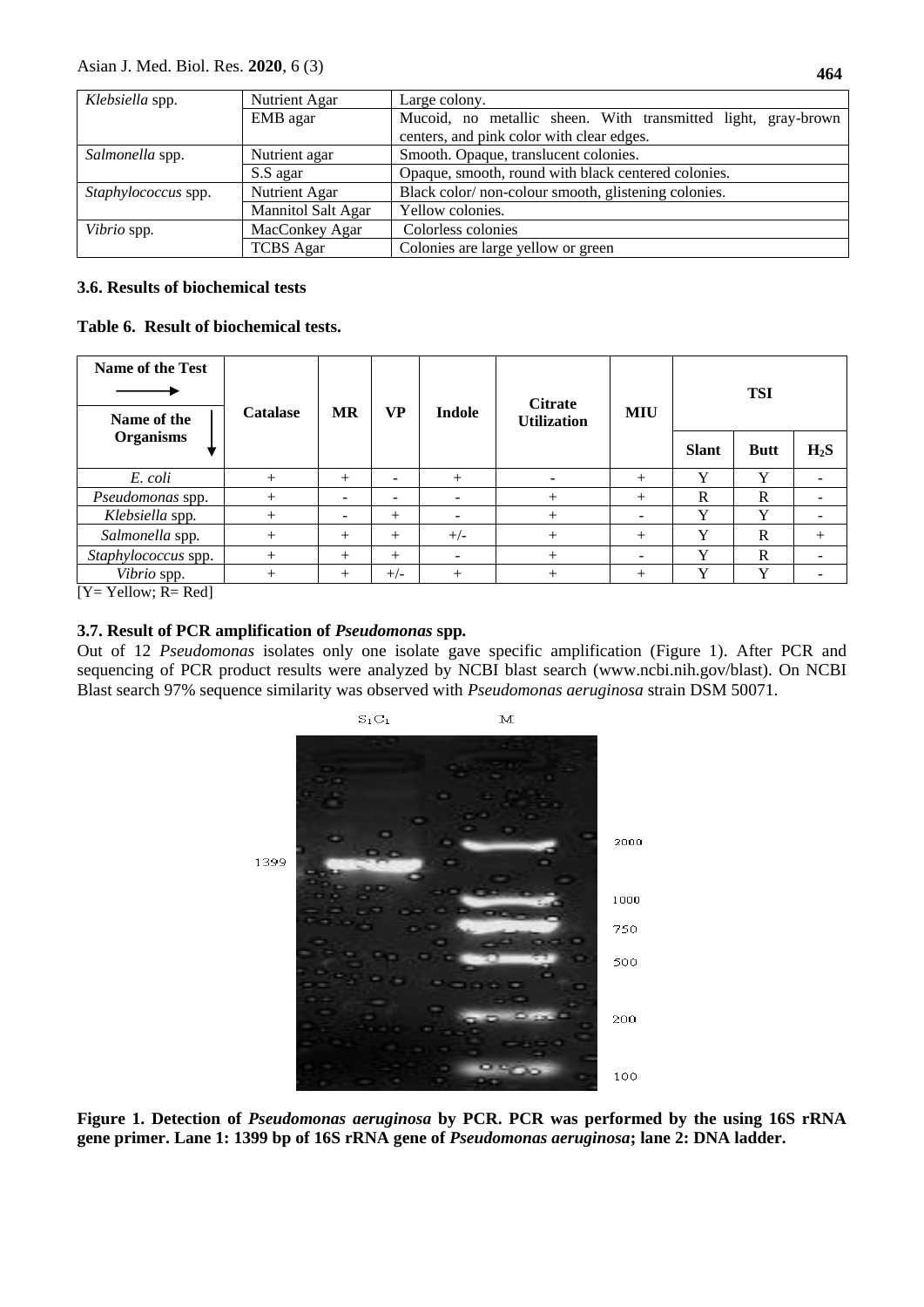## **3.8. Phylogenic tree analysis of** *Pseudomonas* **spp.**

To assess the phylogenetic relationship between our isolate (contig 429) and gene sequences of *Pseudomonas*  from NCBI were used to construct phylogenetic tree based on neighbor-joining methods (Figure 2). The phylogenetic tree shows that our isolate was closely related to *Pseudomonas aeruginosa* (strain DSM 50071) and *Pseudomonas* indica ( strain NBRC 103045). It was distantly related to *Pseudomonas stutzeri* (strain VKM B-975 and strain DSM 5190).



**Figure 2. Phylogenic tree analysis of** *Pseudomonas* **spp.**

# **4.8 Results of antibiotic susceptibility test**

#### **4.8.1 Drug resistance pattern of hospital isolates**

The antibiotic study also revealed that among the tested hospital isolates; about (83.3%) were resistant against Ampicillin, followed by Amikacin, Kanamycin, and Penicillin (77.8%) which are shown in Table 7.

| Table 7. Drug resistance pattern of hospital isolates. |  |  |  |
|--------------------------------------------------------|--|--|--|
|--------------------------------------------------------|--|--|--|

| Name of the<br>antibiotic and                 | <b>Percentages</b><br>N(%) |                                     |                                    |                                    |                                        |                                |                        |  |  |
|-----------------------------------------------|----------------------------|-------------------------------------|------------------------------------|------------------------------------|----------------------------------------|--------------------------------|------------------------|--|--|
| their disc<br>concentration<br>$(\mu g/disc)$ | E. coli<br>$n=5$           | <b>Pseudomonas</b><br>spp.<br>$n=4$ | <b>Klebsiella</b><br>spp.<br>$n=4$ | <b>Salmonella</b><br>spp.<br>$n=2$ | <b>Staphylococcus</b><br>spp.<br>$n=2$ | <b>Vibrio</b><br>spp.<br>$n=1$ | <b>Total</b><br>$N=18$ |  |  |
| Ampicillin (25)                               | 5(100)                     | 4(100)                              | 3(75)                              | 2(100)                             | 1(50)                                  | 1(100)                         | 15(83.3)               |  |  |
| Amoxicillin (30)                              | 3(60)                      | 3(75)                               | 3(75)                              | 1(50)                              | 2(100)                                 | $\overline{\phantom{a}}$       | 12(66.7)               |  |  |
| Amikacin (30)                                 | 4(80)                      | 4(100)                              | 2(50)                              | 1(50)                              | 2(100)                                 | 1(100)                         | 14(77.8)               |  |  |
| Chloramphenico<br>1(30)                       | 2(40)                      | 2(50)                               | 2(50)                              |                                    | 1(50)                                  | $\overline{\phantom{a}}$       | 7(38.9)                |  |  |
| Ciprofloxacin<br>(5)                          | 2(40)                      | 3(75)                               | 2(50)                              | 1(50)                              | 1(50)                                  | $\overline{\phantom{a}}$       | 9(50)                  |  |  |
| Gentamycin<br>(10)                            | 1(20)                      | 2(50)                               | 1(25)                              |                                    | 1(50)                                  | $\overline{\phantom{a}}$       | 5(27.8)                |  |  |
| Kanamycin (30)                                | 3(60)                      | 3(75)                               | 3(75)                              | 2(100)                             | 2(100)                                 | 1(100)                         | 14 (77.8)              |  |  |
| Penicillin(10)                                | 4(80)                      | 4(100)                              | 3(75)                              | 1(50)                              | 1(50)                                  | 1(100)                         | 14 (77.8)              |  |  |
| Tetracycline<br>(30)                          | 1(20)                      | 3(75)                               | 2(50)                              | 1(50)                              | 1(50)                                  | 1(100)                         | 9(50)                  |  |  |
| Vancomycin<br>(30)                            | 4(80)                      | 3(75)                               | 2(50)                              | 1(50)                              | 1(50)                                  | $\overline{\phantom{a}}$       | 11(61.1)               |  |  |

**[Note; (-) =Not Resistant]**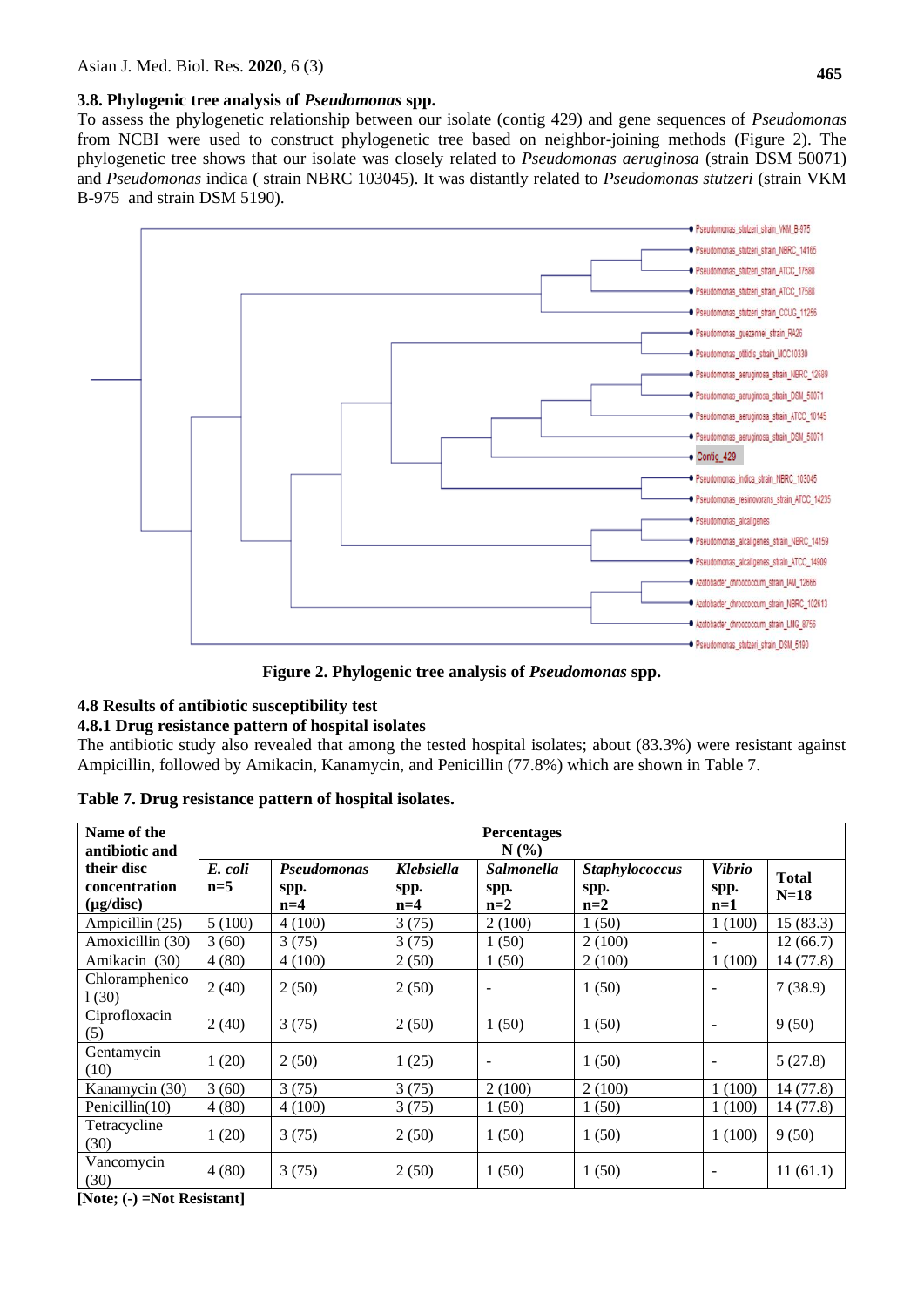#### **4.8.4 Drug resistance pattern of non-hospital isolates**

The antibiotic study also revealed that among the tested non-hospital isolates were mostly resistant against amoxicillin and Penicillin (66.7%) which is shown in Table 8.

| Name of the<br>antibiotic and                                                                                                                                                     | <b>Percentages</b><br>$N(\%)$ |                              |                             |                                    |                                        |                                |                        |  |  |
|-----------------------------------------------------------------------------------------------------------------------------------------------------------------------------------|-------------------------------|------------------------------|-----------------------------|------------------------------------|----------------------------------------|--------------------------------|------------------------|--|--|
| their disc<br>concentration<br>$(\mu g/disc)$                                                                                                                                     | E.coli<br>$n=2$               | Pseudomonas<br>spp.<br>$n=2$ | Klebsiella<br>spp.<br>$n=2$ | <b>Salmonella</b><br>spp.<br>$n=2$ | <b>Staphylococcus</b><br>spp.<br>$n=2$ | <b>Vibrio</b><br>spp.<br>$n=2$ | <b>Total</b><br>$N=12$ |  |  |
| Ampicillin (25)                                                                                                                                                                   | 2(100)                        | 1(50)                        | 2(100)                      | $\overline{\phantom{a}}$           | 1(50)                                  | 1(50)                          | 7(58.3)                |  |  |
| Amoxicillin (30)                                                                                                                                                                  | 1(50)                         | 2(100)                       | 1(50)                       | (50)                               | 2(100)                                 | 1(50)                          | 8(66.7)                |  |  |
| Amikacin (30)                                                                                                                                                                     | 1(50)                         | 2(100)                       | $\blacksquare$              | 2(100)                             |                                        |                                | 5(41.7)                |  |  |
| Chloramphenicol<br>(30)                                                                                                                                                           | 1(50)                         |                              | 2(100)                      | 1(50)                              | 1(50)                                  | 1(50)                          | 6(50)                  |  |  |
| Ciprofloxacin (5)                                                                                                                                                                 | 2(100)                        | 1(50)                        | 1(50)                       | $\overline{\phantom{a}}$           | 1(50)                                  | ٠                              | 5(41.7)                |  |  |
| Gentamycin (10)                                                                                                                                                                   |                               |                              |                             | 2(100)                             | 1(50)                                  |                                | 3(25)                  |  |  |
| Kanamycin (30)                                                                                                                                                                    | 1(50)                         | 1(50)                        | 1(50)                       | $\overline{\phantom{a}}$           | 1(50)                                  | 2(100)                         | 6(50)                  |  |  |
| Penicillin $(10)$                                                                                                                                                                 | 2(100)                        | 1(50)                        | 1(50)                       | 1(50)                              | 2(100)                                 | 1(50)                          | 8(66.7)                |  |  |
| Tetracycline<br>(30)                                                                                                                                                              | 1(50)                         | 1(50)                        | 1(150)                      | $\overline{\phantom{a}}$           | 1(50)                                  | 1(50)                          | 5(41.7)                |  |  |
| Vancomycin (30)<br>$\mathbf{F}$ $\mathbf{M}$ = 4 = $\mathbf{L}$ $\mathbf{N}$ = $\mathbf{M}$ = $\mathbf{A}$ $\mathbf{D}$ = $\mathbf{M}$ = $\mathbf{A}$ = $\mathbf{A}$ $\mathbf{I}$ | 1(50)                         | 1(50)                        | 1(50)                       | 1(50)                              | 2(100)                                 | 1(50)                          | 7(58.3)                |  |  |

**Table 8. Drug resistance pattern of non-hospital isolates.**

**[Note; (-) =Not Resistant]**

#### **5. Discussion**

Drug resistance in bacteria is a widespread problem throughout the world and is increasing day by day. In this study, six different types of bacteria were isolated and identified. Molecular characterization was done to identify *Pseudomonas* species by16S rRNA Gene Sequencing. The result of total viable count showed that maximum countable bacteria  $(2.20\times10^{11})$  CFUs that were from MARMCH Site-2 and a minimum number of countable bacteria  $(1.0\times10^{11})$  were isolated from a sample of Kalitola. In the current study, a total of 55 bacterial isolates were isolated. Among them, 32 (58.2%) were from the hospital environment and 23 (42.1%) were from the non-hospital environment. The rate of isolation of bacterial pathogens in the hospital environment was higher than in the non-hospital environment. The finding of this study is almost similar to Moges *et al*. (2014) where he found 65 (57.5%) isolates from the hospital environment and 48 (42.5%) were from non-hospital environments. Six different bacterial isolates *E. coli, Pseudomonas* spp*., Klebsiella* spp*., Salmonella* spp*., Staphylococcus* spp*. and Vibrio* spp*.* were identified. The most frequently isolated bacteria were *E. coli* 16 (29) followed by *Pseudomonas* spp. 12(21.8%) and *Klebsiella* spp*.* 9(16.4%). A similar result was showed by Onuoha *et al*. (2017) and Elmanama *et al*. (2006)*.* A similar study in Dhaka City, Bangladesh reported that frequently isolated bacteria were *Escherichia coli* and *Klebsiella pneumonia* isolates from two renowned hospitals of Dhaka city Rabbani *et al. (*2017). Guessennd *et al.* (2013) also reported that they mostly isolated *E. coli, K. pneumoniae, P. aeruginosa,* and *Staphylococcus* spp*.* was from hospital wastewater. Yang *et al.* (2008) also reported that *E. coli* were the leading bacterial isolates in both clinical and sewage samples. Multiple drug resistance was common in Gram-negative isolates to commonly used antibiotics in the study area. *E. coli*, *Pseudomonas* spp*, Salmonella* spp, and *Vibrio* spp were 100% resistant to Ampicillin. This finding is inconsistent from reports in Brazil that the overall resistance rates were low in the isolates of *E. coli, P. aeruginosa, K. pneumoniae* and *A. baumannii* and the susceptibility pattern of *E. coli* and *Klebsiella* for ampicillin was found40% and 70%, respectively Resende *et al.* (2009). Among all isolates (83.3%) were resistant to Ampicillin, followed by Amikacin, Kanamycin, and Penicillin. This finding agreed with the result of Moges *et al*. (2014). A similar study reported that most isolates were resistant to Ampicillin (73.9 %) Zubair *et al*. (2013), similarly, Krcmery *et al.* (1989) showed as high as 80% Ampicillin- resistant *E. coli* from municipal wastewater*.* One of the *Pseudomonas* spp isolates was resistant to 8 out of 10 antibiotics that were used in the current study. Another study showed that *Pseudomonas* spp. was resistant to 10 out of 12 antibiotics Moges *et al*. (2014). The resistant pattern of Gram-negative isolates for Ciprofloxacin was moderate (50%) in the present study, this was different from other studies done in Bangladesh where 100 % was resistant Islam *et al*. (2008). Gentamycin was the most effective antibiotic to all of the isolates as it was 72.5% and 75% sensitive to hospital and non-hospital isolates respectively, this result is similar to Ibrahim *et al*. (2010) where he also found Gentamycin as a most effective antibiotic. One of the goals of this current study was to compare drug-resistant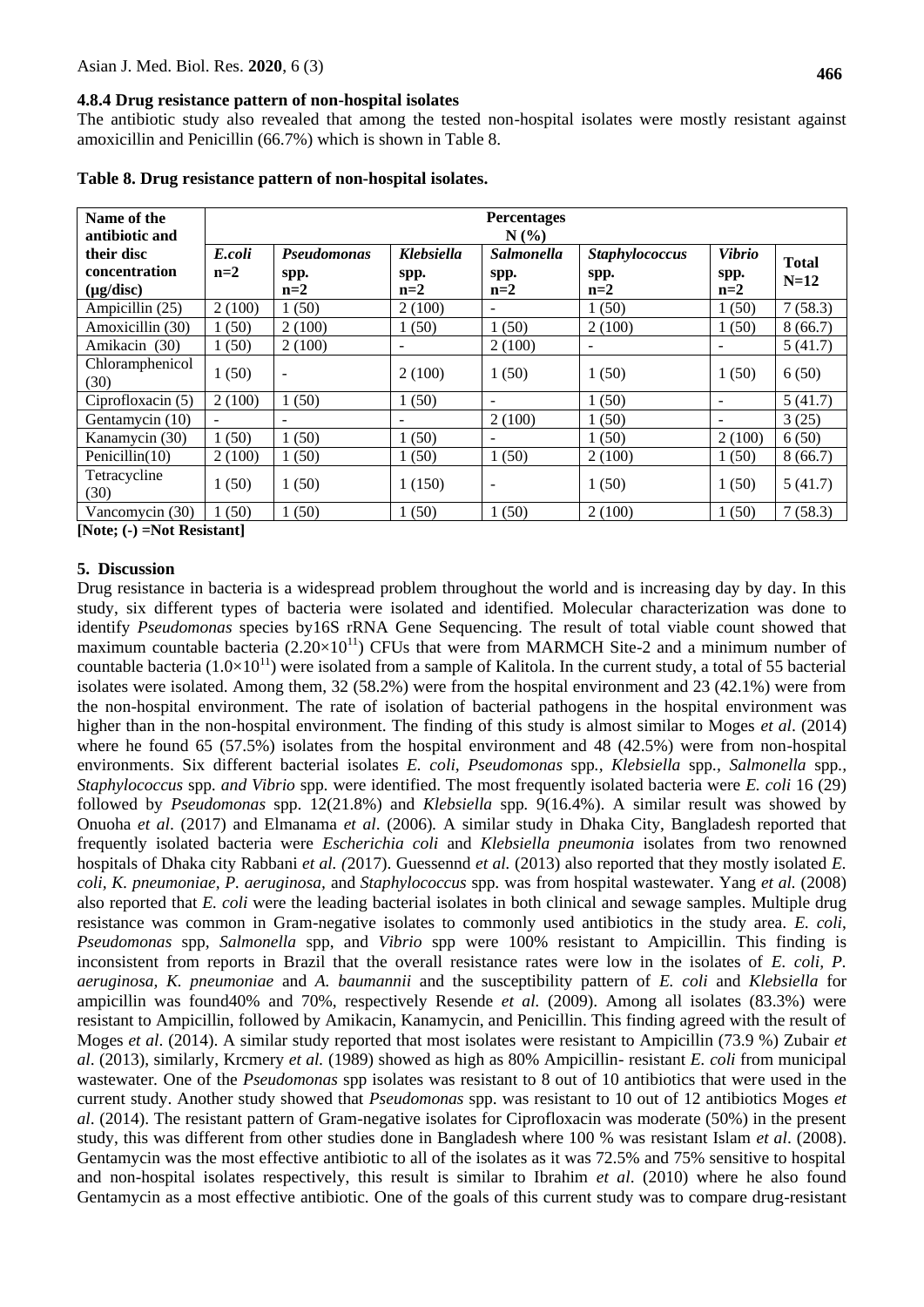bacterial isolates from the hospital and non-hospital wastewater; in this case, the result of this study showed that hospital isolate was more resistant to most of the antibiotic which was used. As the antibiotic study revealed that among the tested hospital isolates; about 83.3%, was resistant against Ampicillin, followed by Amikacin, Kanamycin, and Penicillin, all were 77.8% resistant. On the other hand, antibiotic study result revealed that among the tested non- hospital isolates were mostly resistant against Amoxicillin and Penicillin (66.7%) followed by Ampicillin and Vancomycin (58.3%). The result of molecular characterization revealed that isolated multidrug-resistant *Pseudomonas spp* is the *Pseudomonas aeruginosa.* A similar kind of multidrugresistant *Pseudomonas aeruginosa* was identified from hospital wastewater by Tumeo *et al.* (2008), but he said that there was a difference between *Pseudomonas aeruginosa* that were collected from hospitalized patients and wastewater. So the current study result suggests that multidrug-resistant *Pseudomonas aeruginosa* is predominant in hospital wastewater. One study carried out in Bangladesh in 2008 found out that the resistance development was directly related to the use of antibiotics Islam *et al.* (2008) The results further suggested that the multi-drug resistant bacteria & plasmid containing multidrug-resistant genes present in the hospital waste might act as a possible source of transfer of these highly resistant genes to the bacterial population. The bacterial isolates from hospital environments were less resistant to Gentamycin (27.8% resistant) and Chloramphenicol (38.9% resistant) but resistant to other antibiotics must not have been grown. The number of multidrug-resistant (MDR) bacteria was still alarmingly high for the effluent samples from hospitals. More distressing was the pattern of MDR. Simultaneous resistance for most of the antibiotics including Penicillin (77.8%), Kanamycin (77.8%), Vancomycin (61.1%) MDR pattern for hospital isolates. This pattern of antimicrobial resistance in bacteria is highly consistent with the results of the study carried out in India Chitnis *et al.* (2000). The pattern was almost the same for the various genera grown from the effluent samples. The MDR pattern seen in the bacterial isolates from hospital effluent samples included many of the antibiotics being currently used in the treatment of infectious diseases. From the results, it is clear that hospital wastewater is full of drug-resistant pathogens that are mainly resistant against commonly used antibiotics, which suggested a selection pressure is present that induces the organisms to become resistant. Untreated hospital waste in the study area may be a possible cause to increase drug resistance in the common wastewater isolates to become pathogenic bacteria.

#### **6. Conclusions**

The present study demonstrated that untreated hospital waste disposal could contribute to the development of antibiotic resistance in environmental organisms. Resistance pattern varied from isolates to isolates but maximum resistance was observed in one *Pseudomonas* spp. isolates that were resistant up to 8 antibiotics out of 10 antibiotics tested and molecular characterization revealed that it was *Pseudomonas aeruginosa*. From this research work, it can be concluded that there is an urgent need for raising awareness and education on medical waste issues. Proper waste management strategy is needed to ensure health and environmental safety. It is, therefore, advised that all stakeholders and the health sector authorities should look after this issue seriously and takes effective ways to control the spreading of the resistant gene in the environment.

#### **Acknowledgments**

This research work was supported by the Department of Microbiology, Hajee Mohammad Danesh Science & Technology University, Dinajpur, Bangladesh.

#### **Conflict of interest**

None to declare.

### **References**

- Alp E, M Guven, O Yildiz, RJ Ash, B Mauck and M Morgan, 2002. Antibiotic resistance of gram-negative bacteria in rivers. Emerg. Infect. Dis., 8: 713-716.
- Aygen B, A Voss and M Doganay, 2004. Incidence, risk factors and mortality of nosocomial pneumonia in intensive care units: a prospective study. Ann. Clin. Microbiol. Antimicrob., 3:17
- Bauer AW, WM, JCS Kirby and M Turk, 1999. Antibiotic susceptibility testing by a standard single disk method. Am. J. Clin. Pathol.*,* 45: 493-496.
- Bengtsson-Palme J, DGJ Larsson, 2015. Antibiotic resistance genes in the environment: prioritizing risks. Nat. Rev. Microbiol., 13: 396.

Cappuccino JG and N Sherman, 2005. Microbiology: A laboratory manual.7<sup>th</sup> edition page: 204